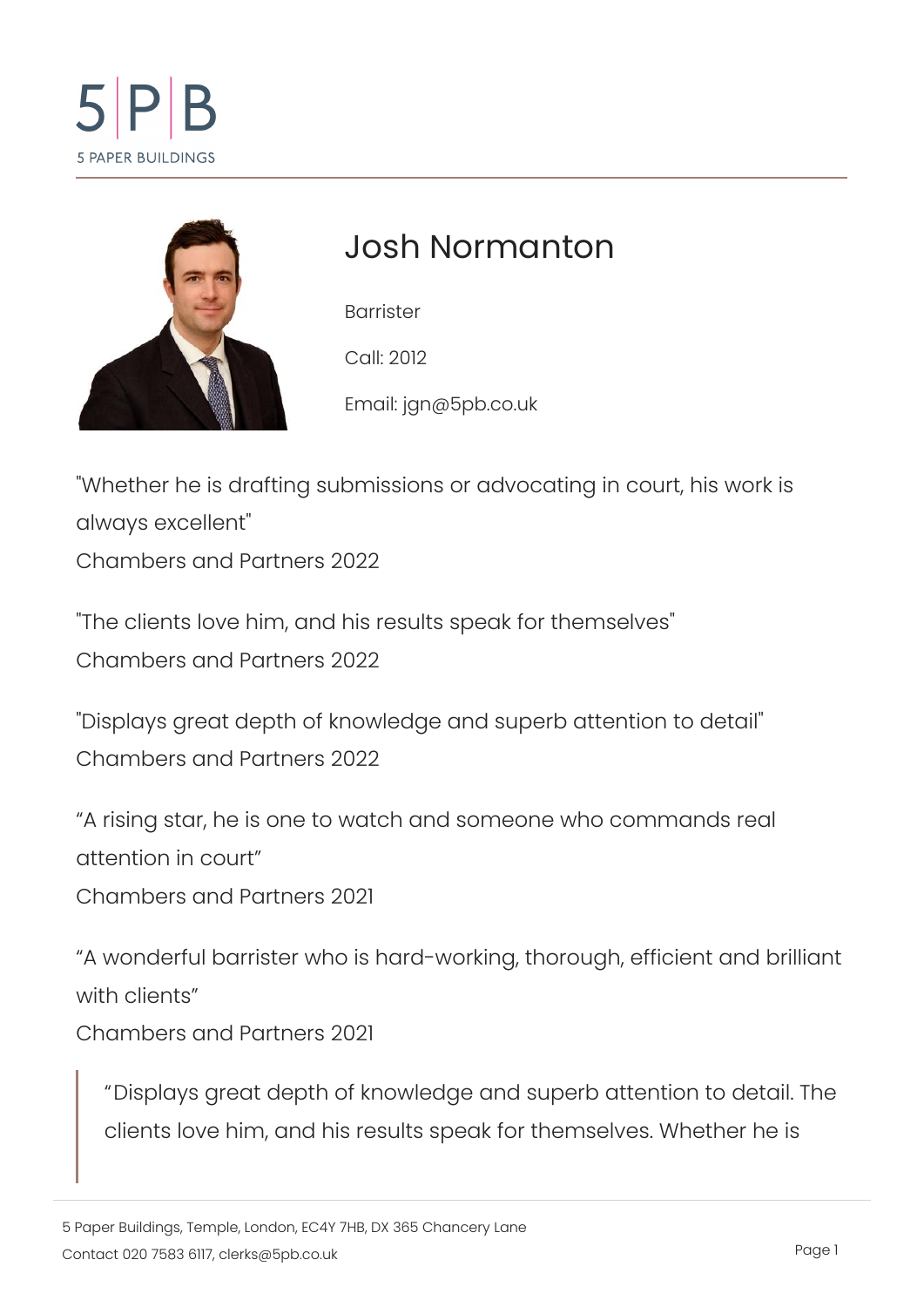drafting submissions or advocating in court, his work i excellent and he makes the solicitor's working life so

The only word which comes to mind when describing J competence and skills excellence. He is one of few juniors worked with of such high calibre. His work is thorough feedback I receive from my clients are that Josh exce expectations .

I cannot believe that someone of that call could produ performance that a silk would have been proud of

Specialist areas

Crime Fraud, Business and Financial Crime Private Prosecutions

VAT number: 210 0338 79

Bar council number: 60281

He appears regularly in high profile, sensitive and complex crin nationwide.

He acts both for defendants and the prosecution in cases involv violence and sexual conduct. He has been described as meticul and an advocate that no opponent should underestimate .

He also has a very busy regulatory practice which ranges from drug licensing.

Josh has been conducting suitable direct access work for 6 yea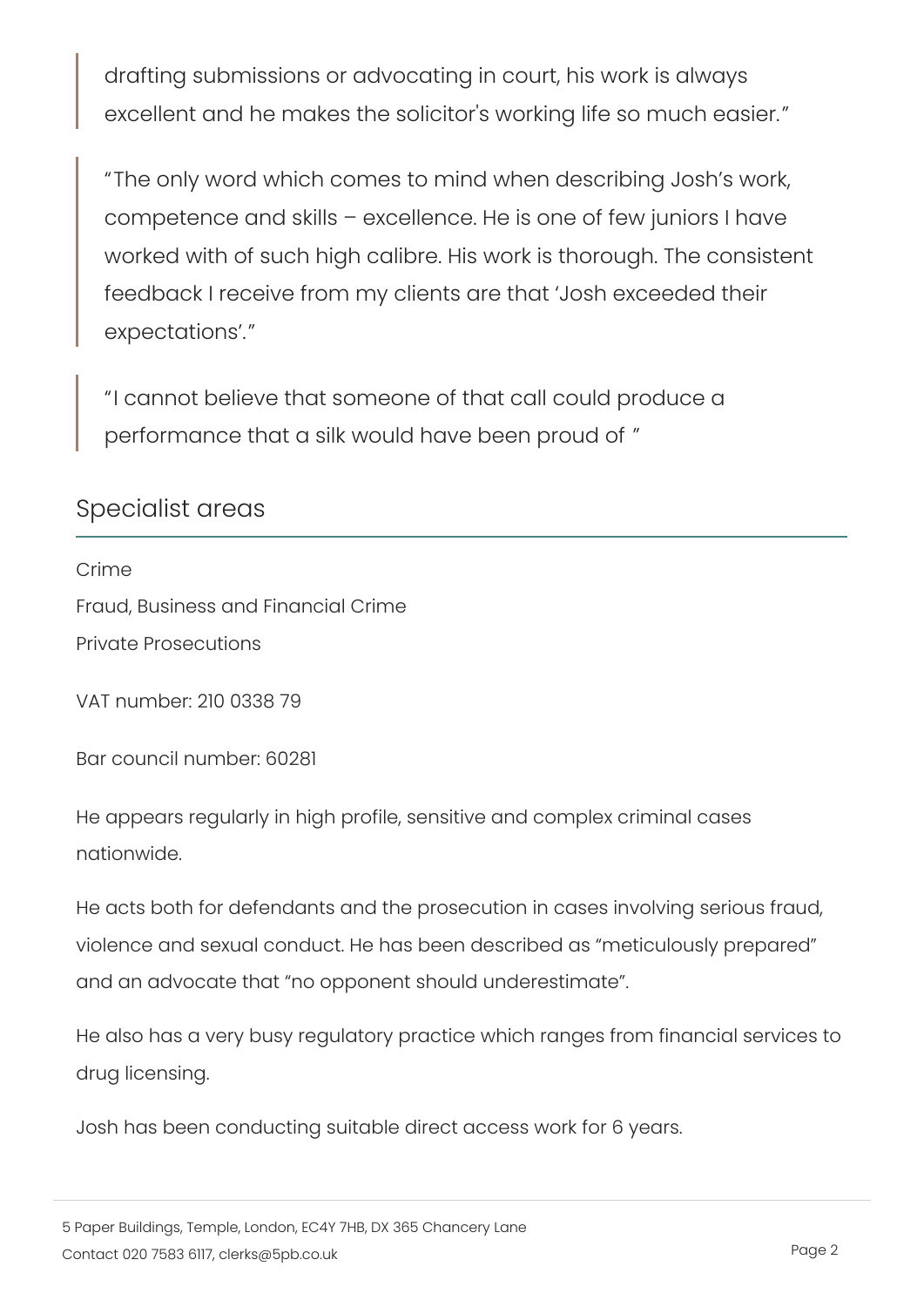### Fraud and Financial Services

Josh is regularly instructed both as junior and led junior in com cases involving fraud. His expertise in financial services law an considered an asset in such cases. Recent instructions include involving alleged large-scale carbon credit fraud and acting alo defendant in nine-handed fraud case concerning a well-known fa

Closely allied to his work in fraud is his work in financial servi developed his experience in that area during a secondment to t Counsel s Division of the Financial Conduct Authority where he advisory capacity on complex market and regulatory issues. He work for offshore regulators and is currently retained counsel a Channel Islands. Recent instructions include the successful reg of financial advisors for misconduct in Guernsey and Alderney. experience before the Tax Tribunals. He recently acted for the successful challenge to a VAT appeal by a company alleged to I involved in a large MTIC fraud of considerable complexity. The years.

## Serious Crime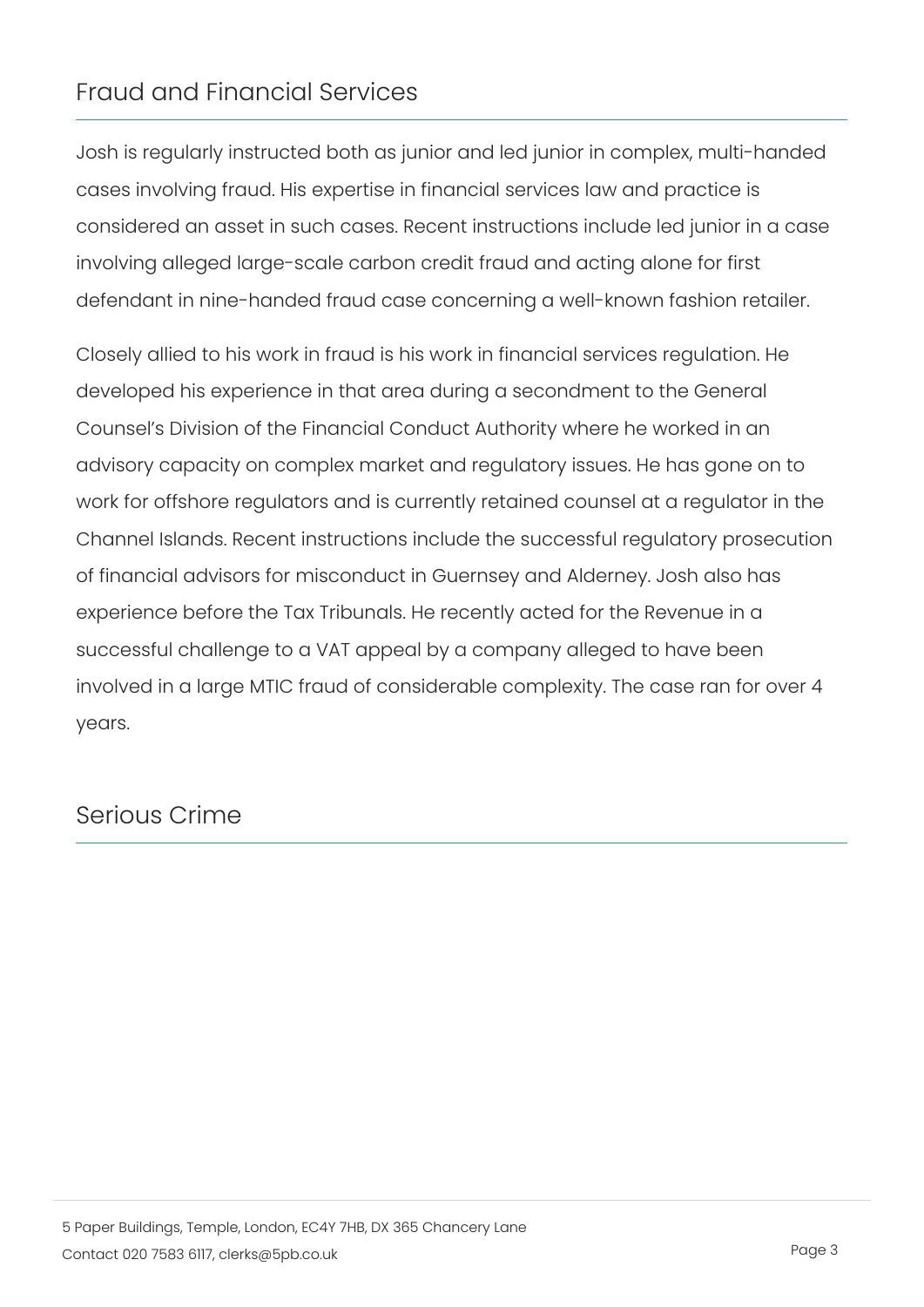Josh has a busy practice in serious crime and accepts instructi private and publicly funded basis. He has experience as a led j cases and has appeared either on his own or led in all other ca serious violence, most recently securing the acquittal of two hi restauranteurs who were falsely accused in a well-publicised ca appears in serious drug cases, involving large-scale importatio knowledge of drug regulation and skill at analysing phone evide him an edge in such cases. Josh has ample experience in acting the indictment in multi-handed cases involving cut-throat defen

Josh also prosecutes serious crime and fraud. He is a level 3 C

### Serious Sexual Offences

Since his practice began, Josh has always demonstrated an inte practice relating to the questioning of vulnerable witnesses and their participation in the trial process. He was a core member o Advocacy and the Vulnerable Committee which developed the training provided by the Inns of Court. He has written extensively on the practitioner texts (for example co-authoring a chapter on case in Vulnerable People and the Criminal Justice System: A Guide to (OUP)). The chapter of Archbold Criminal Pleading, Evidence an Josh edits also deals with vulnerability, ground rules and speci Throughout all of this work, he has had the benefit of working c silks and members of the judiciary which in turn has further dev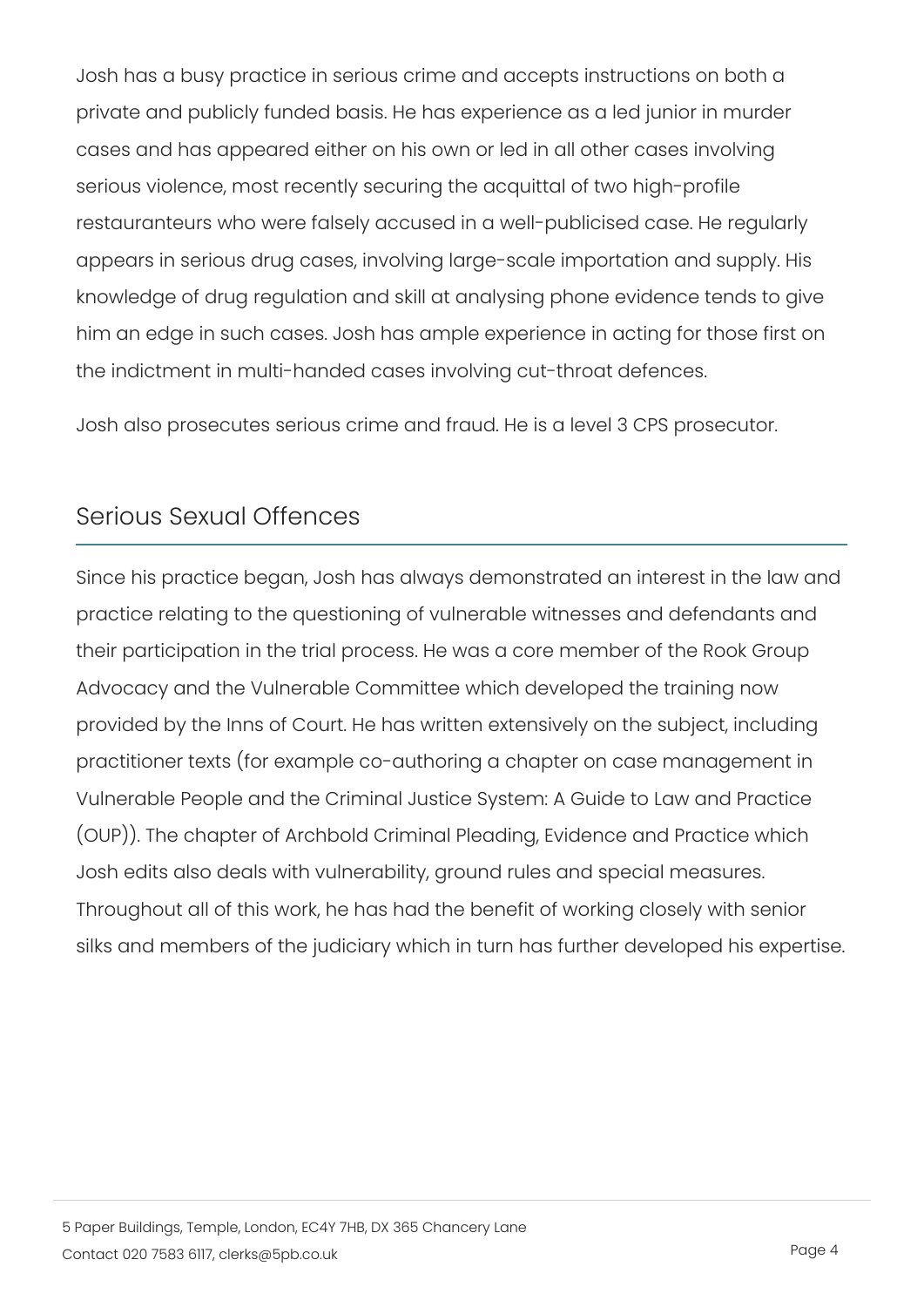His interest in this area has translated into extensive work in s cases. He has appeared frequently in extremely high-profile and either as a junior or led junior. Recent instructions have includ man with a severe mental disability accused of historic rape an offences against multiple complainants. In that case, the fitnes required four experts and over a year to complete and the subs required an intermediary throughout. The defendant was acquitt the majority of other counts.

### Consumer Law and Cannabis Regulation

Josh has expertise in consumer law with a particular focus on t sector. Josh regularly accepts instructions to advise businesse licensing of cannabis/CBD products and also appears in crimina authorities have alleged that substances believed (by the vendo the law are in fact illegal. Josh s expertise and understanding regime in England and Wales and the EU is sought after in such instructions have included advising a broker of medical cannabi materials on licensing requirements and advising on the availab Regulation 2 exemption in a number of CBD vendor cases. Josh instructed in number of cases going through the criminal courts the application of the Misuse of Drugs Act and Regulations to C in THC.

Josh is also regularly instructed to advise and represent compa involving seizure and condemnation of goods by UK Border Force.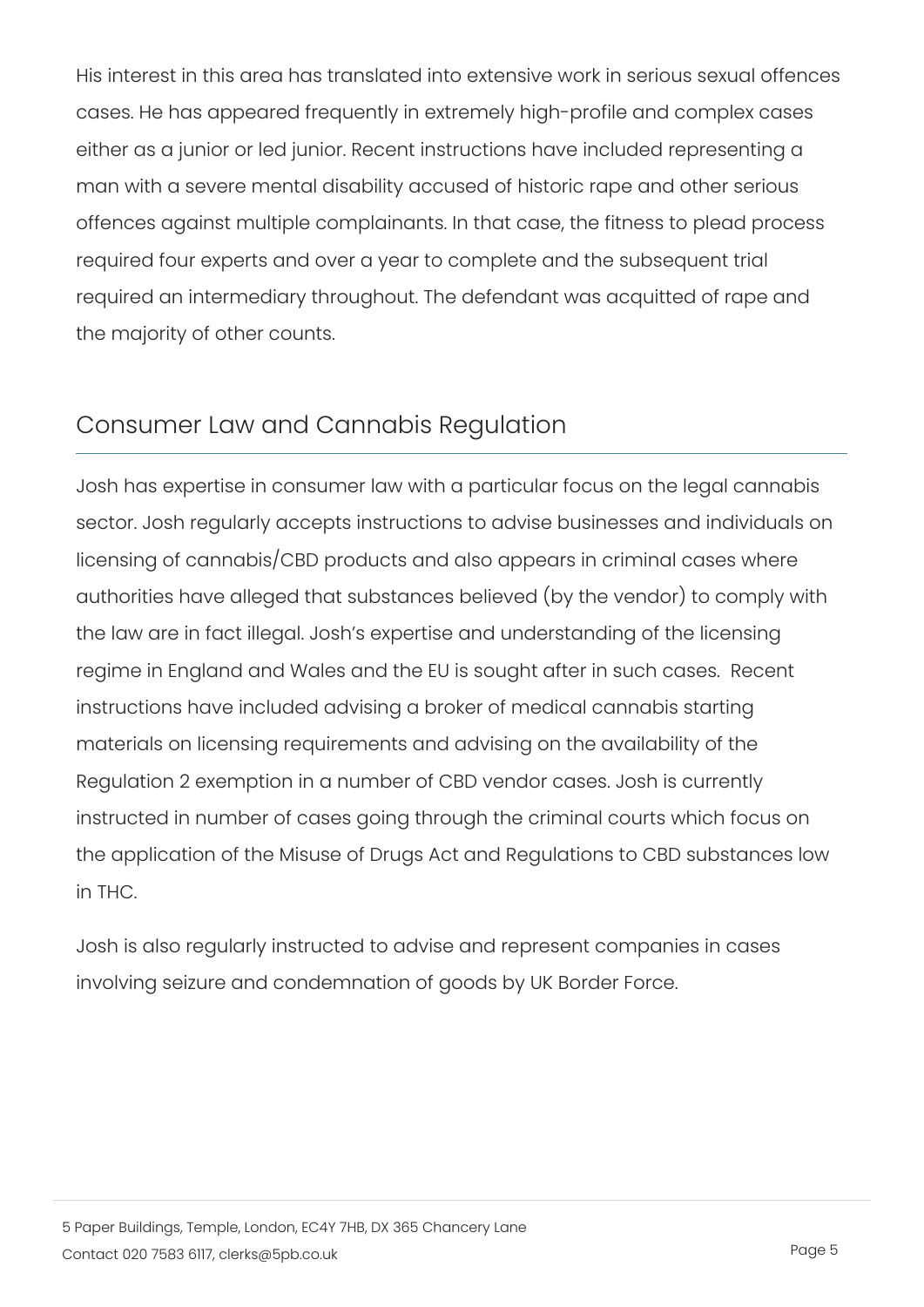Josh also appears in other Trading Standards cases. Recent ins  $in$ cluded representing a company in a case concerning the prod teething products for babies which appeared in the media.

# Professional and Political Party Disciplinary

Josh appears regularly before professional disciplinary tribunal and the HCPC. Recent instructions include the successful defen accused of multiple accusations of dishonesty and bullying.

Josh also has experience in internal disciplinary proceedings in parties, particularly in challenging decisions of disciplinary com or expel party members. He has represented senior members of parties in internal proceedings and/or at judicial review. Recent successfully overturning the decision of a disciplinary committe committee (and all disciplinary charges) concerning a very seni member of a well-known political party.

### Prison law

Josh accepts private instructions to advise, prepare written rep conduct advocacy (parole board, adjudications and judicial revi cases involving prisoners. He has been conducting cases involv he began practice and volunteered at the Prisoner s Advice Ser to the Bar.

During the COVID-19 pandemic, he was frequently instructed to prepare applications for compassionate release but more commo instructed in cases involving parole, re-categorisation and pris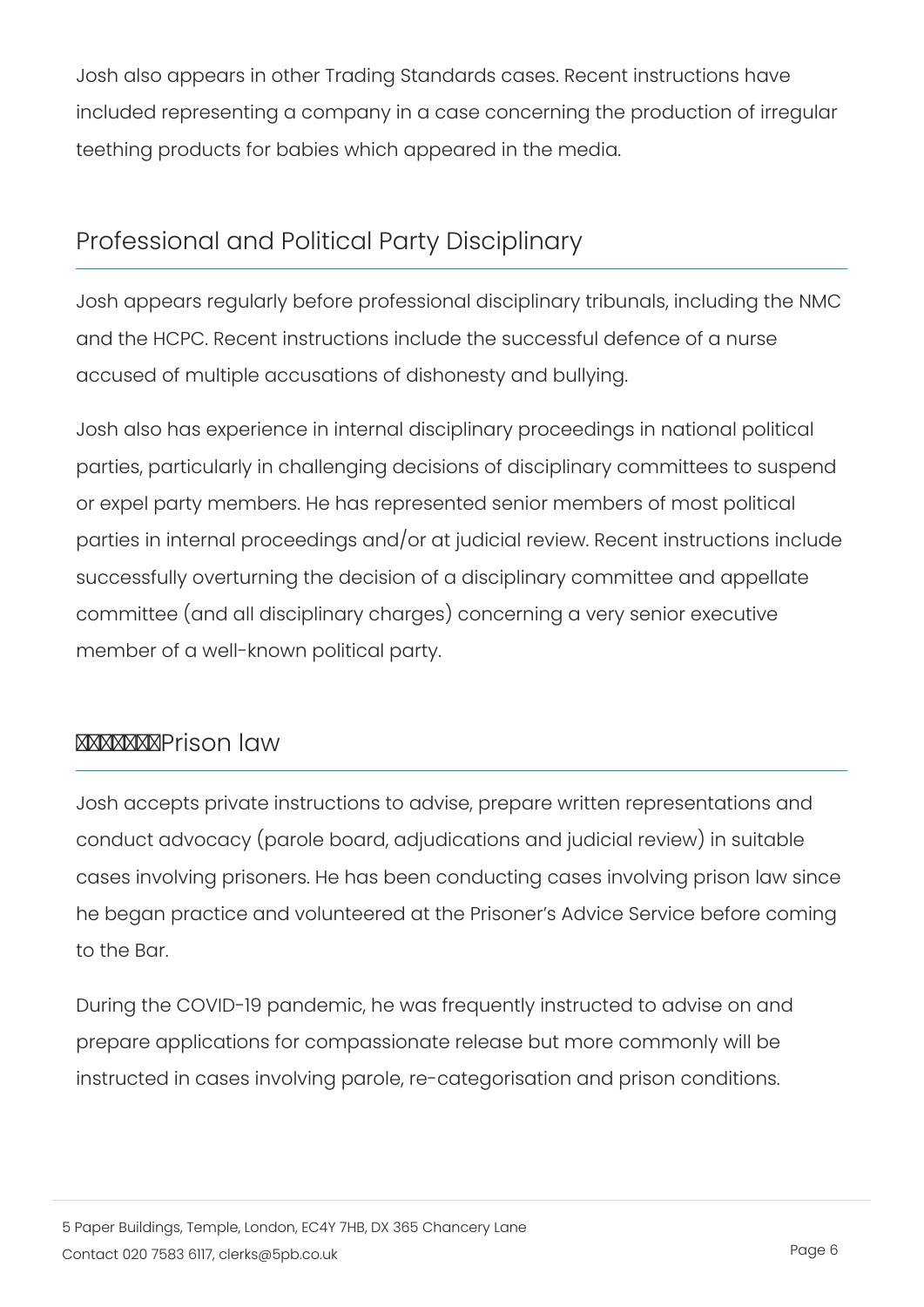### Notable cases

Further detail on these cases can be provided upon request.

#### R v R

Represented defendant in highly complex fraud trial at Southwa concerning sale of carbon credits. Trial lasted 4 months.

#### R v M

Representing first defendant in a multi-handed fraud and money involving complex accounting treatment and transfer of large su known international fashion company.

#### R v A

Representing first defendant in lengthy and complex nine-hande supply class A drugs. Case against lead defendant turned to a s on call and cell site evidence. Josh was praised by the Judge for case.

#### R v D

Representing man with severe mental disability accused of histe sexual offences by three complainants. Complex fitness to plea four mental health professionals. Defendant was granted interm entire trial (an extremely rare order now). Trial complicated by defendant had pleaded guilty to minor offence against one of co 1980s but there was evidence suggesting he had been coerced to due to suggestibility.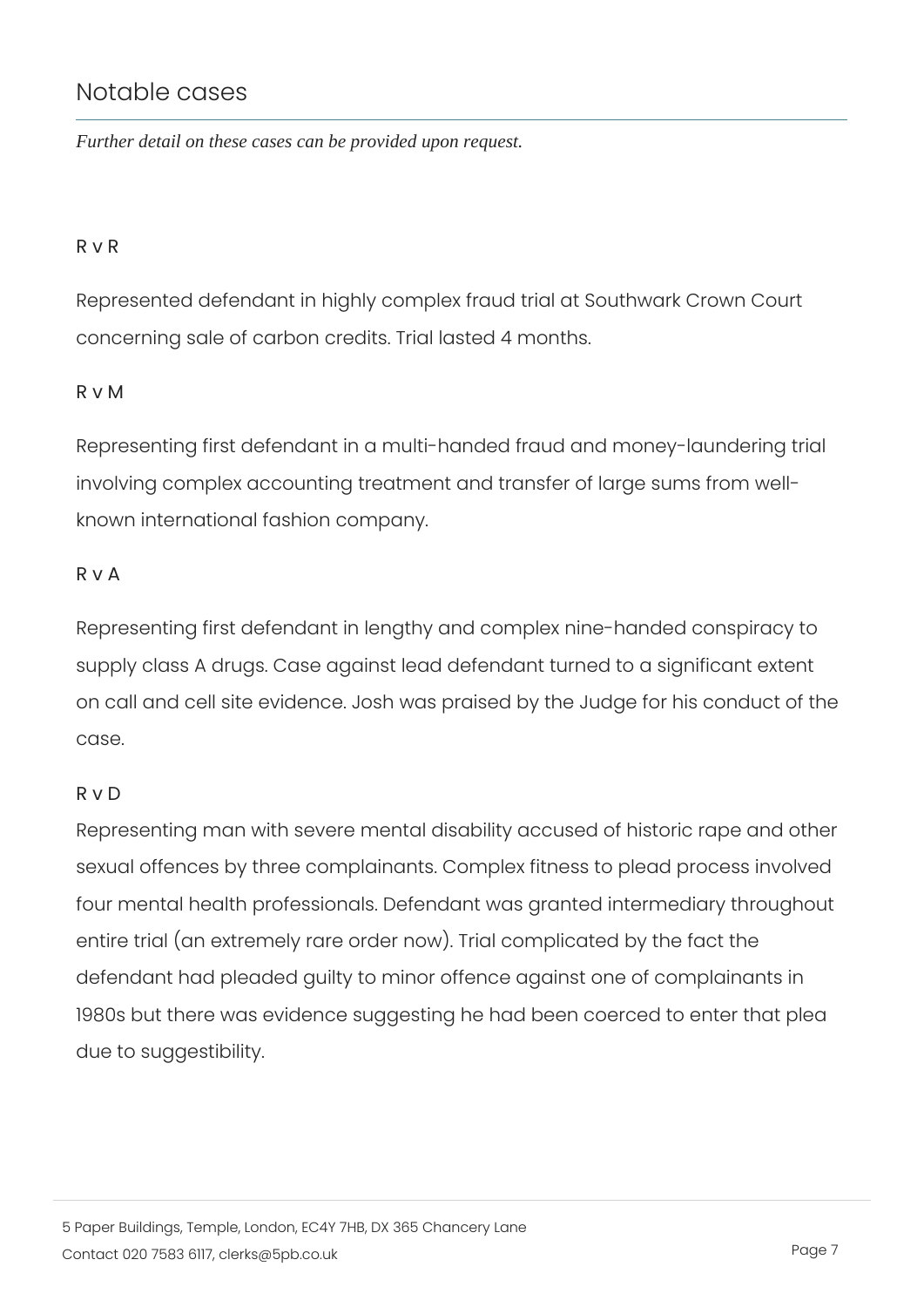#### R v G

Defence of senior medical consultant accused of sexually abusi medical professional at the hospital where they worked on multi Case turned to a significant extent on conclusions which could found inside her bra and therefore demanded mastery of expert transfer. Led by the (then) Chair of the Criminal Bar Associatio Josh as a junior of the highest calibre with an exceptional wor impressive manner with clients.

#### AT v HMRC

Representing the Revenue before the first-tier tax tribunal (VAT). technology company involved in extremely large and complex MT airtime (international mobile minutes).

### R v J and K

Representing first two defendants on multi-handed indictment in violence. Defendants were well-known restauranteurs. Managed through CCTV and documentary evidence that the evidence of m complainants was contrived.

#### R v P

Led in murder trial involving foreign defendant who spoke no Er accused of participation in a brutal murder by a group of individ reported in national press.

### Appointments / Professional

Chair of the Young Fraud Lawyers Association 2019-2020.